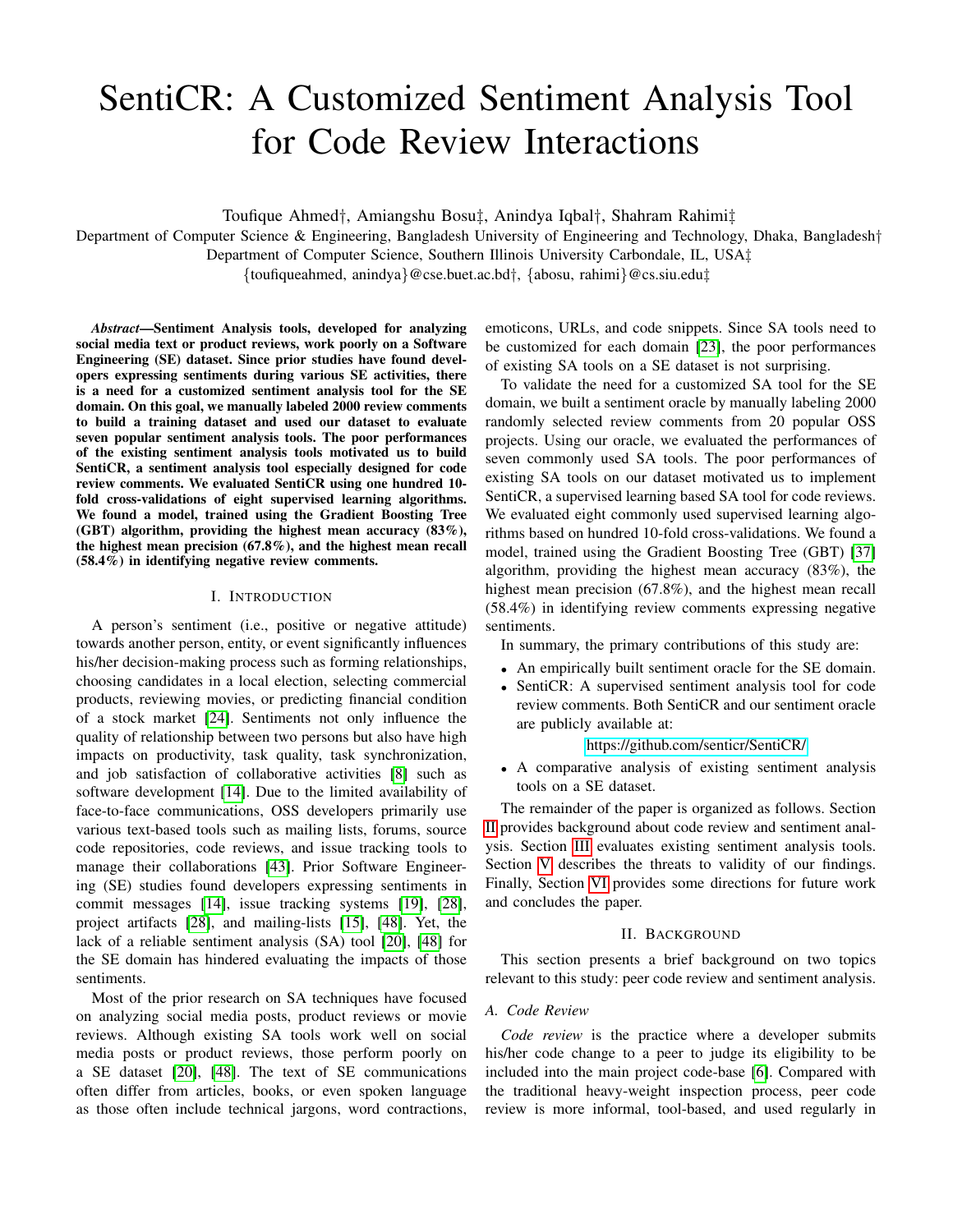practice [\[2\]](#page-4-3). Because the peer code review process has been established to be effective, many OSS projects have adopted it into their development process [\[2\]](#page-4-3).

# *B. Sentiment Analysis*

Sentiment Analysis is a natural language processing technique that analyzes the attitude of a speaker or an author of a body of text towards entities such as products, services, organizations, individuals, issues, or events [\[33\]](#page-5-11). Sentiment analysis techniques aim to identify polarity (i.e., positive, negative, or neutral) in a sentence or a paragraph.

Researchers have primarily used two types of sentiment analysis techniques. Supervised learning based techniques, which are able to adapt and create trained models for specific purposes and contexts, can be used in conjunction with any of the existing supervised learning methods (e.g., Naïve Bayes, and SVM) [\[31\]](#page-5-12). Instead of using standard supervised techniques, researchers have also proposed several custom techniques specifically for sentiment classification tasks that can take into account the contexts of words expressing sentiments [\[24\]](#page-5-0). However, supervised learning techniques require a labeled training dataset, which might be costly or even prohibitive.

On the other hand, lexicon-based analyzers, which do not require a training dataset, identify the sentiment for a document from the semantic orientations of words or phrases in the document [\[49\]](#page-5-13). Although lexical methods do not rely on a labeled dataset, it is hard to create a unique lexicon-based dictionary suitable for different contexts and often require customizations of the dictionary for each domain [\[44\]](#page-5-14).

# <span id="page-1-0"></span>III. EVALUATION OF SENTIMENT ANALYSIS TOOLS

Most of the prior SE studies used either SentiStrength [\[46\]](#page-5-15) (a lexicon-based analyzer) [\[14\]](#page-5-2), [\[15\]](#page-5-6), [\[38\]](#page-5-16) or NLTK [\[5\]](#page-4-4) (a supervised learning based classifier) trained on movie reviews [\[12\]](#page-5-17), [\[40\]](#page-5-18). However, a recent study [\[20\]](#page-5-8) observed not only poor accuracies but also significant disagreements between these two tools; which could potentially lead to contradictory conclusions. To use in our study, an evaluation of the existing tools on a SE dataset is necessary. Since no labeled sentiment dataset exists in the SE domain, we built a sentiment dataset using randomly selected code review comments. Following sections describe our dataset generation process and an evaluation of seven popular sentiment analysis tools.

# *A. Training Dataset Generation*

We adopted following eight-step approach to build a labeled sentiment dataset from code review comments.

- 1) We used our Gerrit-Miner [\[6\]](#page-4-2) tool to mine the code review repositories of 20 popular OSS projects.Our project selection was based on two criteria: i) an open source project actively using Gerrit; and ii) each project has performed at least 10,000 code reviews.
- 2) A manual inspection of the comments posted by some accounts (e.g., 'Qt Sanity Bot' or 'BuildBot') suggested

<span id="page-1-1"></span>

Fig. 1: Web app to manually label the review comments

that those accounts were automated bots rather than humans. These accounts typically contain one of the following keywords: 'bot', 'auto', 'CI', 'Jenkins', 'integration', 'build', 'hook', 'recheck', 'travis', or 'verifier'. Because we wanted only code review comments from actual reviewers, we excluded these bot accounts after a manual inspection had confirmed that the comments were automatically generated.

- 3) We randomly selected total 2000 review comments each having at least 50 characters from the selected twenty projects (100 comments from each project). The randomness of our selection process ensures that all types of review comments are included in our dataset. We did not adopt a proportionate selection as some of the large projects (e.g., Android, Chromium OS, and OpenStack) had significantly higher number of code reviews than the others. A proportionate selection would have biased our dataset in favor of the vocabulary of those large projects.
- 4) We developed a web-app (Figure [1\)](#page-1-1) to manually label the selected review comments. Three of the authors independently labeled each of the review comment as 'positive', 'negative' or 'neutral' based on what s/he would personally perceive if s/he was the recipient of a review comment. To eliminate potential biases, the raters could not view the ratings provided by others.
- 5) The three raters had consensus on 1,239 comments (62.5%) in their initial independent ratings. We used Fleiss' Kappa [\[11\]](#page-5-19) (useful for more than two raters) to measure the level of agreement among the three raters.  $\kappa = 0.408$  ( $p < 0.001$ ), indicates a "moderate" agreement" [\[21\]](#page-5-20) for our initial ratings. The perception of sentiment from a text varies across different persons [\[32\]](#page-5-21). While it was possible to achieve higher consensus among our initial ratings with a prior discussed rating strategy, such a rubrics would have prevented us from capturing a real-world sentiment perception.
- 6) For the 771 comments, where one of the raters disagreed, we had discussion sessions to determine the final ratings.
- 7) The final distribution of the labeled comments were: 7.7% ('positive'), 19.9% ('negative'), and 72.4% ('neutral'). To improve the performances of sentiment classifiers, we converted our three-class dataset into a two-class dataset by relabeling both 'positive' and 'neutral' comments as 'non-negative'.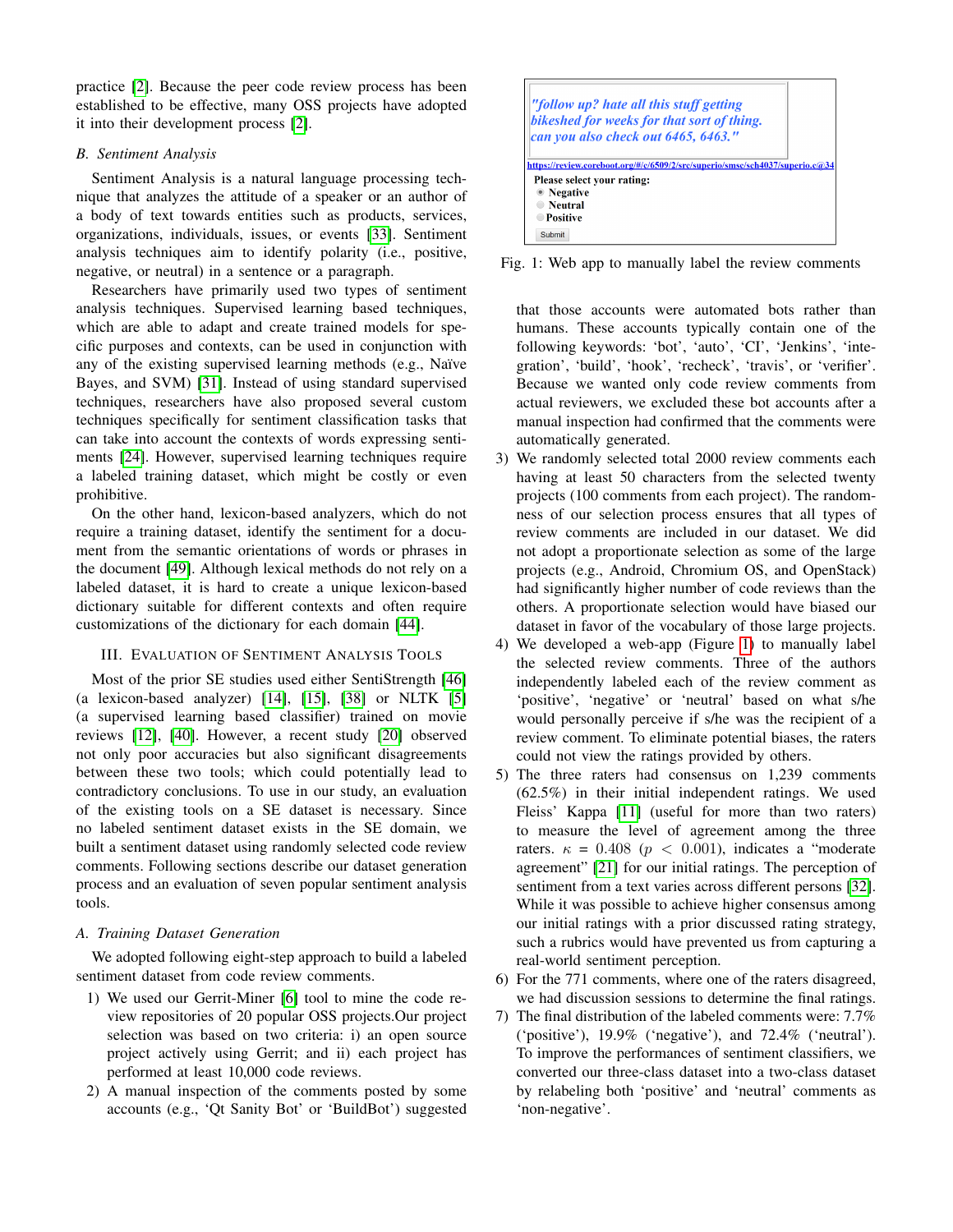<span id="page-2-0"></span>TABLE I: Performances of seven sentiment analysis tools

|                        | Precision | Recall | F-measure | Accuracy |
|------------------------|-----------|--------|-----------|----------|
| Afinn $[30]$           | 35.9%     | 36.2%  | 0.36      | 68.6%    |
| NLTK (Hu and Liu) [16] | 41.6%     | 35.7%  | 0.38      | 72.1%    |
| SentiStrength [46]     | 37.5%     | 37.9%  | 0.38      | 69.4%    |
| TextBlog [26]          | $45.5\%$  | 40.7%  | 0.43      | 73.6%    |
| <b>USent</b> [35]      | 47.1%     | 30.4%  | 0.37      | 74.7%    |
| NLTK Vader [17]        | 51.7%     | 14.8%  | 0.23      | 75.8%    |
| Vivekn [29]            | 33.2%     | 84.7%  | 0.47      | 43.5%    |

8) Since the labeled dataset is highly imbalanced, we used undersampling (i.e., randomly excluding a subset of the majority class) [\[9\]](#page-5-28), [\[25\]](#page-5-29) to exclude 400 neutral comments. We use this dataset of 1,600 labeled comments as an 'oracle' for all the subsequent analyses in this study. Our dataset satisfies Thewall's recommendation of minimum 1000 labeled text for sentiment training [\[45\]](#page-5-30).

#### *B. Evaluation Results*

We evaluated seven popular sentiment analysis tools (five lexicon-based [\[16\]](#page-5-23), [\[17\]](#page-5-26), [\[30\]](#page-5-22), [\[35\]](#page-5-25), [\[46\]](#page-5-15) and two supervised learning based [\[26\]](#page-5-24), [\[29\]](#page-5-27)) using our oracle. We measure the performances of the tools based on four measures: precision, recall, f-measure, and accuracy. Table [I](#page-2-0) shows the performances of the seven tools. Each of the tools performed poorly in identifying negative review comments with the highest precision of only 52% (NLTK Vader). Although, Vivekn had the highest recall (84.7%), it had the lowest precision(33.2%). None of the tools achieved a f-measure above 0.5, validating the need for a customized sentiment analysis tool for code review comments. Since these tools are not trained using a SE dataset, their inaccuracies are not surprising. A reliable sentiment analyzer for the SE domain requires either a supervised model trained on a SE dataset or a customized lexicon-based SE dictionary.

# IV. SENTICR: A SENTIMENT ANALYSIS TOOL FOR CODE **REVIEWS**

The poor performances of existing sentiment analysis tools motivated us to implement *SentiCR*, a supervised learning based sentiment analysis tool for code review comments. We wrote SentiCR in Python using NLTK [\[5\]](#page-4-4) for language preprocessing and scikit-learn [\[36\]](#page-5-31) for supervised learning algorithms. In the following subsections, we describe the data preprocessing steps and evaluation of SentiCR.

#### *A. Data Preprocessing*

The text of a review comment differs from articles, books, or even spoken language. For example, review comments often contain word contractions, emoticons, URLs, and code snippets. Therefore, we implemented an eight step data preprocessing as follows.

*1) Expansion of contractions:* Contractions, which are shortened form of one or two words, are widely used in informal written communications. Some commonly used contractions and their expanded forms include:  $I'm \rightarrow I$  am,  $doesn't \rightarrow does not, and don't \rightarrow do not. By creating two$ 

different lexicons of the same term, contractions increase the number of unique lexicons and misrepresent the real characteristics of a dataset. We replaced the commonly used 124 contractions, each with its expanded version.

*2) URL removal:* A review comment may include URL references (e.g., StackOverflow) supporting the reviewer's suggestion. While URLs do not contribute to sentiments, those can increase the number of features for supervised classifiers. We used a regular expression matcher to identify and remove all URLs from our dataset.

*3) Special handling of emoticons:* Emoticons are widely used in informal written communications and are very influential in expressing sentiments. Similar to Agarwal *et al.* [\[1\]](#page-4-5), we replaced each of the emoticons with a word representing its sentiment polarity by looking up an emoticon dictionary. For example, both the happy face emoticon - ':)' and laughing emoticon - ':D' were replaced with the word '*PositiveEmoticon*'. Similarly, both crying - ':(' and annoyed - ':s' were replaced with the word '*NegativeEmoticon*'.

*4) Negation pre-processing:* Similar to prior studies, we also observed higher misclassifications for comments including negation words (e.g., 'not', 'never', 'neither', 'nothing', and 'nobody'). Since supervised learning based classifiers operate on bag-of-words representations, those classifiers often fail to identify negated opinions. For example, *'I like your changes'* expresses a positive sentiment but *'I do not like your changes'* expresses a negative sentiment. To differentiate words in negated contexts from the same words in nonnegated contexts, prior supervised learning based sentiment analysis tools [\[34\]](#page-5-32) adopted a simple approach of prepending *'not '* with the succeeding words. For example, '*I do not like your changes*' will become '*I do not not like not your not changes*'. However, for a complex sentence such as the following review comment in our dataset, this approach will overestimate the scope of negation and inaccurately negate additional words.

*"Generally dropping these tables from the build is almost never worth it, since most OSes expect something there."*

Moreover, negations usually impact verbs, adjectives, and adverbs but do not alter nouns, determiners, articles, adpositions, and particles [\[10\]](#page-5-33). We use NLTK universal parts-ofspeech (POS) tagger to attach POS tags with each word. Then, we use chunking, a process of dividing a text into syntactically correlated parts of words (also know as 'shallow parsing') [\[47\]](#page-5-34) to precisely determine the scope of negations. We developed following chunk grammar (i.e., rules indicating how sentences should be chunked) for NLTK RegexpChunkParser to identify negation phrases.

$$
\langle NegP \rangle ::= \{ \langle VERB \rangle ? \langle ADV \rangle + \{ \langle VERB \rangle | \langle ADJ \rangle \} ?
$$
  
 
$$
\{ \langle PRT \rangle | \langle ADV \rangle \langle VERB \rangle \} \}
$$
  
 
$$
+ \{ \langle VERB \rangle ? \langle ADV \rangle + \{ \langle VERB \rangle | \langle ADJ \rangle \} *
$$
  
 
$$
\{ \langle ADP \rangle | \langle DET \rangle \} ? \langle ADJ \rangle ? \langle NOUN \rangle ? \langle ADV \rangle ? \}
$$

Our chunk grammar had 96.5% recall in identifying negation phrases on our oracle. Since we had a second stage filtering (Algorithm [1-](#page-3-0)line 9), we consider only recall to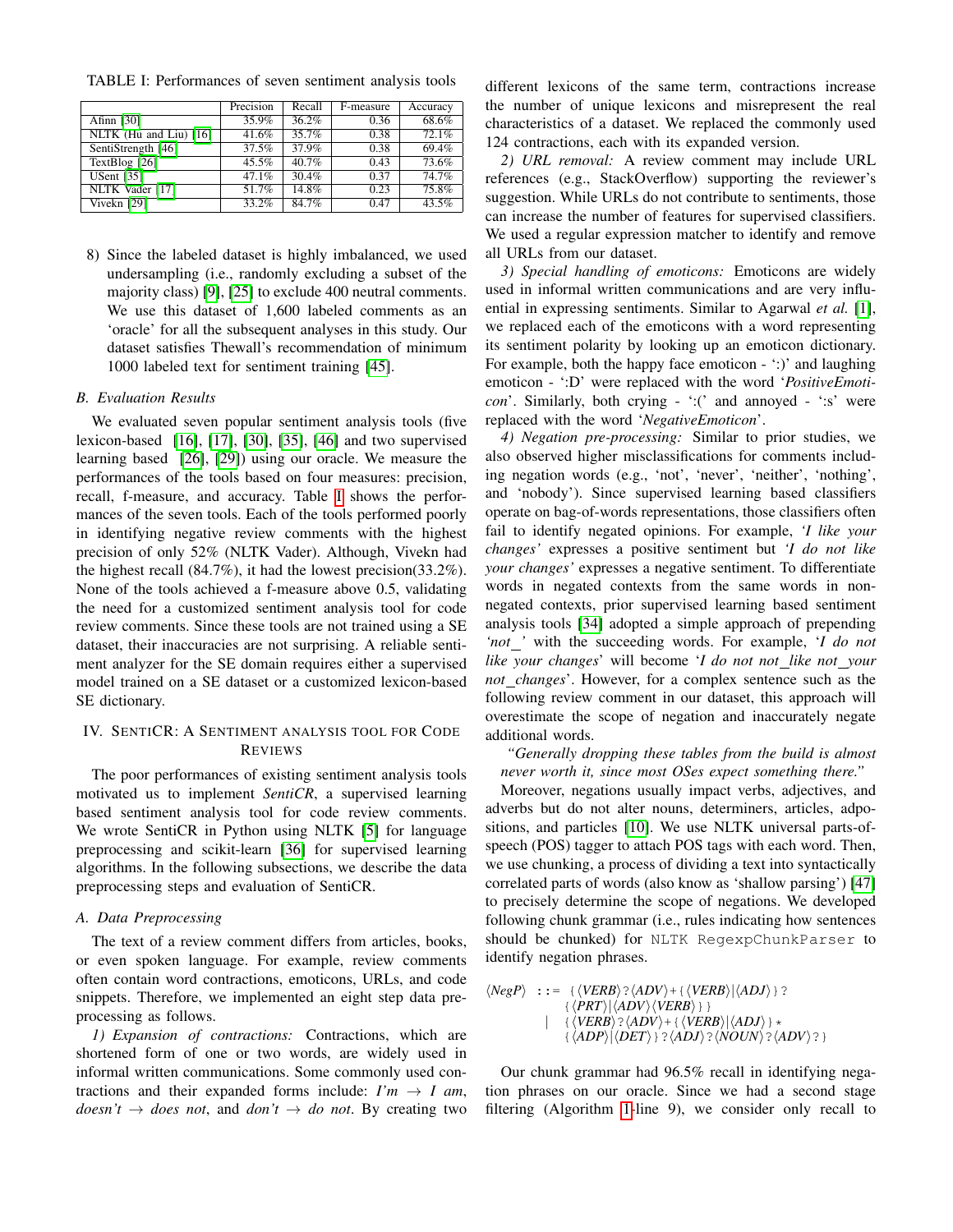TABLE II: Words removed from feature vector

<span id="page-3-1"></span>

| <b>Programming keywords</b>                 |  |  |  |  |
|---------------------------------------------|--|--|--|--|
| abstract, and, assert, bool, boolean,       |  |  |  |  |
| break, byte, case, catch, char, class,      |  |  |  |  |
| clone, const, continue, def, default, dele- |  |  |  |  |
| gate, delete, do, double, each, echo, elif, |  |  |  |  |
| else, elseif, endfor, endforeach, endif,    |  |  |  |  |
| endwhile, enum, event, except, explicit,    |  |  |  |  |
| export, extends, fi, final, finally, float, |  |  |  |  |
| for, foreach, function, get, global, goto,  |  |  |  |  |
| if, implements, import, in, include, in-    |  |  |  |  |
| stanceof, int, interface, lambda, long,     |  |  |  |  |
| namespace, native, new, null, or, out,      |  |  |  |  |
| override, package, print, private, pro-     |  |  |  |  |
| tected, public, raise, readonly, require,   |  |  |  |  |
| return, set, short, signed, static, struct, |  |  |  |  |
| super, switch, synchronized, than, this,    |  |  |  |  |
| throw, throws, try, union, var, virtual,    |  |  |  |  |
| void, with, yield                           |  |  |  |  |
|                                             |  |  |  |  |

measure the performance of our grammar. We modified all the verbs, adjectives, and adverbs in a negation phrase as identified by the chunker by prepending *'not '*. Algorithm [1](#page-3-0) describes our negation preprocessing.

<span id="page-3-0"></span>Algorithm 1 Negation pre-processing

| 1:  | <b>procedure</b> HANDLE NEGATION( $text$ ) $\triangleright$ Input: A code review comment. |  |  |  |  |  |  |
|-----|-------------------------------------------------------------------------------------------|--|--|--|--|--|--|
| 2:  | sentences $\leftarrow$ sentence tokenize(text) $\rightarrow$ Tokenize the sentences       |  |  |  |  |  |  |
|     |                                                                                           |  |  |  |  |  |  |
| 3:  | for all sent in sentences do                                                              |  |  |  |  |  |  |
| 4:  | $words \leftarrow word \; tokenize(sent)$ $\rightarrow$ Tokenize sentence into words      |  |  |  |  |  |  |
| 5:  | if words contain negation words then                                                      |  |  |  |  |  |  |
| 6:  | $tagged \ words \leftarrow pos \ tag(words)$                                              |  |  |  |  |  |  |
| 7:  | chunk phrases $\leftarrow$ regex chunk parse(tagged words)                                |  |  |  |  |  |  |
| 8:  | for all phrase in chunk phrases do                                                        |  |  |  |  |  |  |
| 9:  | if phrase contain negation words then                                                     |  |  |  |  |  |  |
| 10: | for all word in phrase do                                                                 |  |  |  |  |  |  |
| 11: | if pos(word) in [ADJ, ADV, VERB] then                                                     |  |  |  |  |  |  |
| 12: | $\triangleright$ Modify the original word by prepending 'not'                             |  |  |  |  |  |  |
| 13: | $word \leftarrow prepend \; not(word)$                                                    |  |  |  |  |  |  |
| 14: | end if                                                                                    |  |  |  |  |  |  |
| 15: | end for                                                                                   |  |  |  |  |  |  |
| 16: | end if                                                                                    |  |  |  |  |  |  |
| 17: | end for                                                                                   |  |  |  |  |  |  |
| 18: | end if                                                                                    |  |  |  |  |  |  |
| 19: | end for                                                                                   |  |  |  |  |  |  |
|     | <b>return</b> modified text                                                               |  |  |  |  |  |  |
|     | 20: end procedure                                                                         |  |  |  |  |  |  |

*5) Word stemming:* We used NLTK word tokenizer to parse each text into a list of words. Next, we applied Snowball Stemmer [\[39\]](#page-5-35) to convert each word to its stem.

*6) Stop-word removal:* Many stopwords (usually nonsemantic words such as articles, prepositions, conjunctions, and pronouns) do not play significant roles to express sentiments. Popular natural language processing tools, such as NLTK [\[5\]](#page-4-4) and Stanford CoreNLP [\[27\]](#page-5-36) provide lists of stopwords. However, some of the words (e.g., 'no', 'not', 'why', and 'what') from those lists are influential in the particular context of expressing sentiments. Hence, we used a customized stopword list (Table [II-](#page-3-1) column stopwords) and removed words belonging to that list from the review comments.

*7) Code snippet removal:* Code review comments often include improvement suggestions as code snippets. Since code snippets do not express sentiments, SeintCR removes those. Whereas we could have used an approach similar to Bacchelli *et al.* [\[3\]](#page-4-6) to separate code snippets from comments, we

observed that a simpler solution worked in our case. Code snippets primarily include keywords, identifiers, and punctuation characters. We prepared a list of keywords (Table [II](#page-3-1)second column) from the popular programming languages (e.g., Java, C, C++, Python, JavaScript, and PHP) and added those to our stopword list for removal. As popular open source projects use descriptive variable names, we did not observe same identifier present in more than two comments in our oracle. Therefore, the exclusion of words present in less than three comments removes all the identifiers. We did not require any preprocessing for punctuation marks as the tokenization step discards those.

*8) Feature vector generation:* Similar to prior sentiment analysis studies [\[18\]](#page-5-37), [\[22\]](#page-5-38), we computed TF-IDF (Term Frequency - Inverse Document Frequency) to extract the features for classification. In this step, we excluded the words that are present in less than three code review comments in our oracle. We use this feature vector to train our classifiers.

#### *B. Evaluation of SentiCR*

Using the feature vector generated after the data preprocessing steps, we evaluated following eight supervised algorithms, which are commonly used for sentiment analysis.

- 1) Adaptive Boosting (ADB) [\[42\]](#page-5-39),
- 2) Decision Tree (DT) [\[4\]](#page-4-7),
- 3) Gradient Boosting Tree (GBT) [\[37\]](#page-5-10),
- 4) Naïve Bayes (NB) [\[31\]](#page-5-12),
- 5) Random Forest (RF) [\[13\]](#page-5-40),
- 6) Multilayer Perceptron (MLPC) [\[41\]](#page-5-41),
- 7) Support Vector Machine with Stochastic Gradient Descent (SGD) [\[4\]](#page-4-7), and
- 8) Linear Support Vector Machine (SVC) [\[31\]](#page-5-12).

We have used the Scikit-learn [\[36\]](#page-5-31) implementations of those algorithms. We validated each of the algorithms using 10-fold cross-validations, where the dataset was randomly divided into 10 groups and each of the ten groups was used as test dataset once, while the remaining nine groups were used to train the classifier. Since our training dataset is imbalanced (i.e., almost 75% comments were 'non-negative' in the oracle of 1600 comments), we observed higher classification errors for the negative comments. We used SMOTE (synthetic minority over-sampling technique) [\[7\]](#page-5-42) to improve the ratio of 'negative' to 'non-negative' comments to *0.5* in the training samples. We repeated this process over hundred times and computed the mean performances of the classifiers. Following subsections discuss the two questions to evaluate SentiCR.

*1) Which supervised learning algorithm provides the best performance on our oracle?:* Both Table [III](#page-4-8) and Figure [2](#page-4-9) shows the performances (i.e., precision, recall, accuracy, and f-measure) of the eight supervised learning algorithms based on one hundred 10-fold cross-validations. The results suggest that the traditional methods (i.e., Naïve Bayes and DT) did not perform well on our oracle. GBT performed the best among the supervised ensemble learning methods (i.e., AdaBoost, GBT, and RandomForest).The boxplots in Figure [2](#page-4-9) shows the variations in performances over 100 runs, where 'X' denotes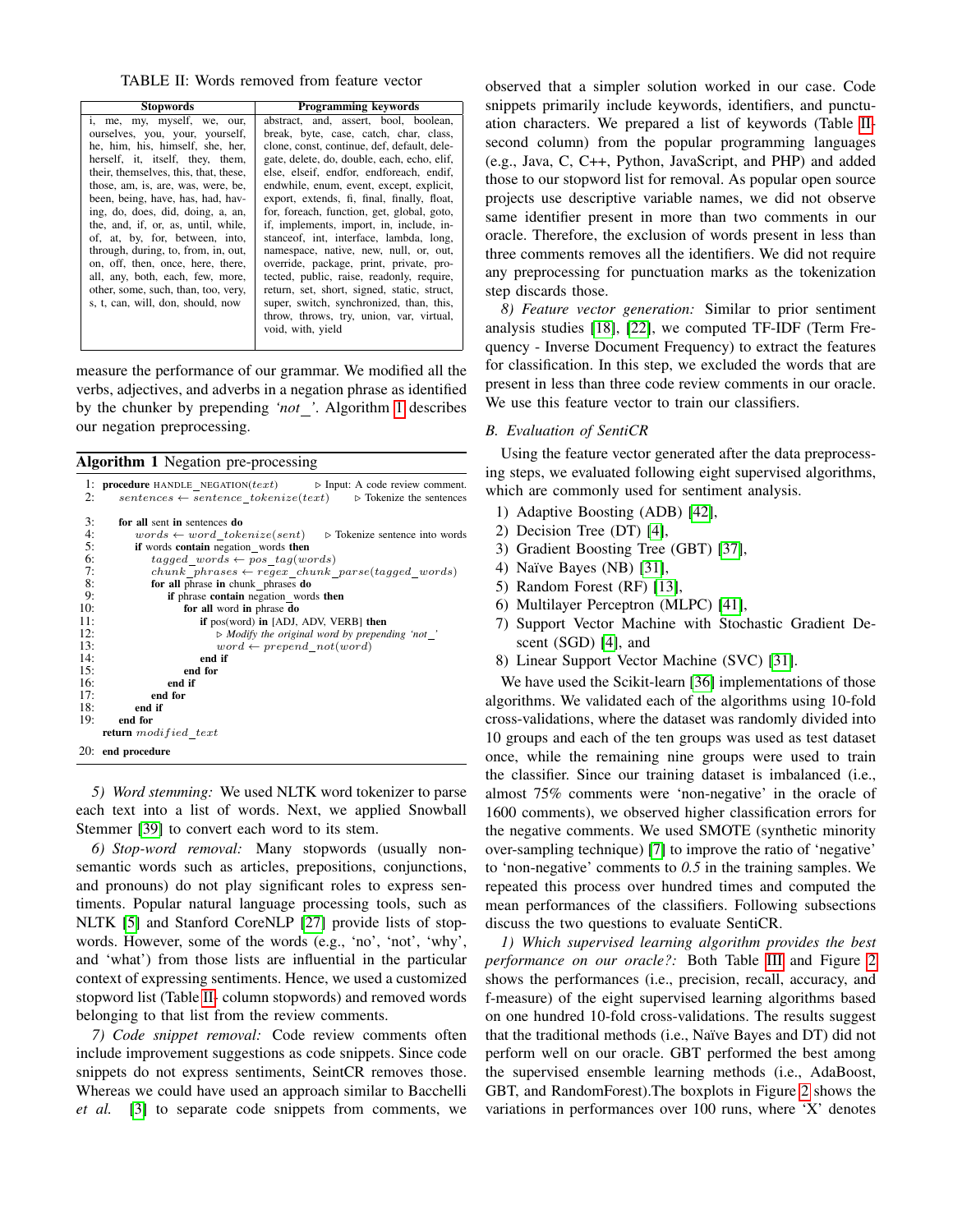<span id="page-4-9"></span>

Fig. 2: Performances of the eight supervised algorithms during one hundred ten-fold cross-validations

<span id="page-4-8"></span>TABLE III: Performance of SentiCR on eight supervised learning algorithms with and without negation preprocessing

| Algo.       | With negation preprocessing |        |      | Without negation preprocessing |        |        |      |          |
|-------------|-----------------------------|--------|------|--------------------------------|--------|--------|------|----------|
|             |                             | R      |      | Accuracy                       |        | R      |      | Accuracy |
| ADB         | 60.39%                      | 53.94% | 0.57 | 80.10%                         | 59.03% | 52.77% | 0.55 | 79.50%   |
| DT          | 54.39%                      | 56.06% | 0.55 | 77.70%                         | 51.94% | 54.20% | 0.53 | 76.52%   |
| <b>GBT</b>  | 67.84%                      | 58.35% | 0.62 | 83.03%                         | 66.17% | 56.19% | 0.60 | 82.27%   |
| <b>MLPC</b> | 61.35%                      | 56.96% | 0.59 | 80.69%                         | 57.32% | 54.12% | 0.55 | 78.90%   |
| NB          | 52.92%                      | 39.48% | 0.45 | 76.61%                         | 47.37% | 33.65% | 0.39 | 74.66%   |
| RF          | 60.14%                      | 55.06% | 0.57 | 80.05%                         | 57.76% | 47.80% | 0.52 | 78.69%   |
| SGD         | 63.34%                      | 54.43% | 0.56 | 79.90%                         | 59.05% | 52.45% | 0.53 | 78.16%   |
| <b>SVC</b>  | 65.01%                      | 56.12% | 0.60 | 81.88%                         | 59.76% | 52.71% | 0.56 | 79.77%   |

the mean. The narrow boxplots of GBT also indicates a stable performance over the one hundred runs.

Prior research on natural language processing indicates that even human raters can achieve at most 80% accuracies in predicting sentiments [\[32\]](#page-5-21). Since five out of the eight models achieve human level accuracy (as defined by Thelwall [\[46\]](#page-5-15)).

*2) Does our negation preprocessing improve the performances of the supervised models?:* We repeated our hundred 10-fold cross validations without negation preprocessing. Table [III](#page-4-8) includes the performances of each of the eight algorithms with and without negation preprocessing. The results suggest that each of the eight models had improved their precisions between 1% to 5%, with SVC and NB models gaining the most. Similarly, each of the eight models also had improved recalls, improved accuracies, and improved f-measures. Therefore, the negation preprocessing steps are useful in improving the performances of our classifiers.

## V. THREATS TO VALIDITY

<span id="page-4-0"></span>We included 20 publicly accessible OSS projects that practice tool-based code reviews supported by the same tool (i.e., Gerrit). Though, it is possible that projects supported by other code review tools (e.g., ReviewBoard, Github pull-based reviews, and Phabricator) could have behaved differently, sentiments expressed in review comments may not depend on any feature that is exclusive to Gerrit only.

Overfitting is a potential threat for any supervised learning based model. To combat overfitting, we employed hundred ten-fold cross validations of our models. We included only those words that are present in at least three comments. To further validate our classifier, we randomly selected 200 review comments that the model had not seen before and manually classified them. Against our manual classification, the model had 86% accuracy, suggesting no performance degradation. To extend this analysis, we manually rated 300 more review comments from 5 professional developers (60 each). For this cross-validation, SentiCR was 82% accurate (consistent with our cross-validation results). Since we adopted several measures to mitigate overfitting, we do believe that SentCRs accuracy should not degrade on a large dataset.

## VI. FUTURE WORKS AND CONCLUSION

<span id="page-4-1"></span>In this study, we empirically built and validated a sentiment oracle from 2000 randomly selected code review comments. We have implemented SentiCR, a sentiment analysis tool for the SE domain. In the future, We plan to use SentiCR to find out the impact of negative review comments on project outcomes.

#### **REFERENCES**

- <span id="page-4-5"></span>[1] A. Agarwal, B. Xie, I. Vovsha, O. Rambow, and R. Passonneau, "Sentiment analysis of twitter data," in *Proceedings of the workshop on languages in social media*. Association for Computational Linguistics, 2011, pp. 30–38.
- <span id="page-4-3"></span>[2] A. Bacchelli and C. Bird, "Expectations, outcomes, and challenges of modern code review," in *Proceedings of the 2013 International Conference on Software Engineering*. San Francisco, CA, USA: IEEE Press, 2013, pp. 712–721.
- <span id="page-4-6"></span>[3] A. Bacchelli, M. Lanza, and R. Robbes, "Linking e-mails and source code artifacts," in *Proceedings of the 32Nd ACM/IEEE International Conference on Software Engineering - Volume 1*, ser. ICSE '10, 2010.
- <span id="page-4-7"></span>[4] A. Bifet and E. Frank, "Sentiment knowledge discovery in twitter streaming data," in *International Conference on Discovery Science*. Springer, 2010, pp. 1–15.
- <span id="page-4-4"></span>[5] S. Bird, "NLTK: The Natural Language Toolkit," in *Proceedings of the COLING/ACL on Interactive presentation sessions*. Association for Computational Linguistics, 2006, pp. 69–72.
- <span id="page-4-2"></span>[6] A. Bosu and J. C. Carver, "Impact of peer code review on peer impression formation: A survey," in *2013 ACM/IEEE International Symposium on Empirical Software Engineering and Measurement*. IEEE, 2013, pp. 133–142.